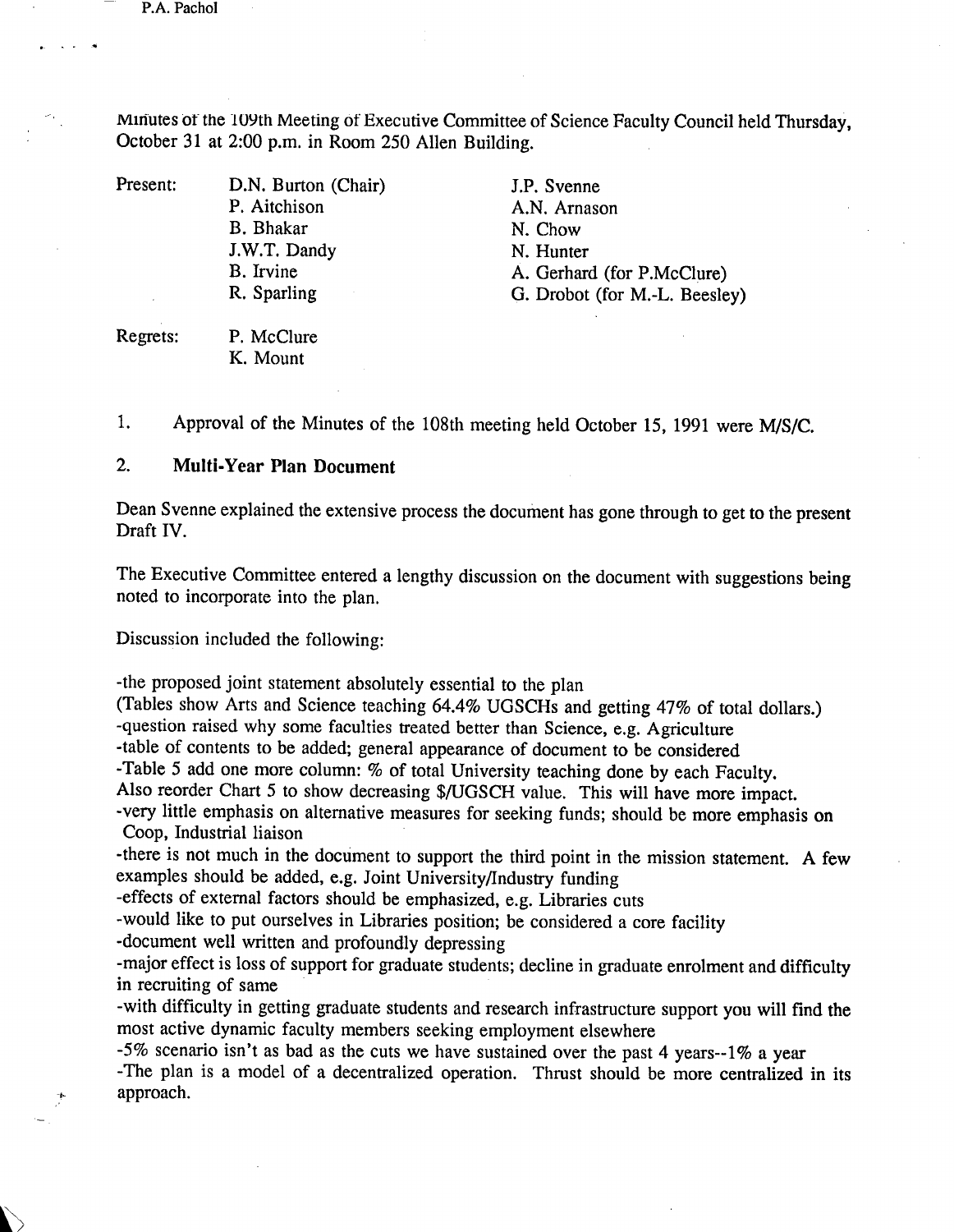a

-Should we have a more general kind of document?

-reaction to previous plan which was a broadly based faculty initiative, was felt to be lacking in detail and landed us in P3, the lowest priority.

-suggestion that we have some kind of ongoing group to give advice on the thrust of the faculty -general economic scenario-- 10-15% cuts sound plausible

-if we suggest Central make decision on what are the core areas of the University, they may come back to us and ask us what is the core of our Faculty

-a phrase be added to the joint statement (mentioning that Central Administration needs to do some kind of planning)

-page 17 under Computer Science add "with emphasis on adequate funding for students and recruiting"

-would take a certain number of years to restructure, should be planning now

-What does Central envisage as the University *5* years from now? This must be determined on a University-wide basis.

The Faculty Executive approved the following recommendations to be forwarded to Faculty Council for its consideration:

"(a). That Faculty Council approve in principle the general thrust of the Multi-Year Plan document.

(b). That Faculty Council strongly endorse the joint statement of the Faculties of Arts and Science.

(c). That Models A,B,C,and D be acknowledged as likely consequences of the various budgetary scenarios.

(d). That Faculty Council strongly urge Budget Advisory Committee to recommend setting priorities that will result in funding the Faculty of Science at Model D, in order that the Faculty can make progress toward achieving its mission, as described in the mission statement.

(e). That the Faculty Council endorses that the document be sent forward to the Budget Advisory Committee.

## Meeting adjourned *3:55* p.m.